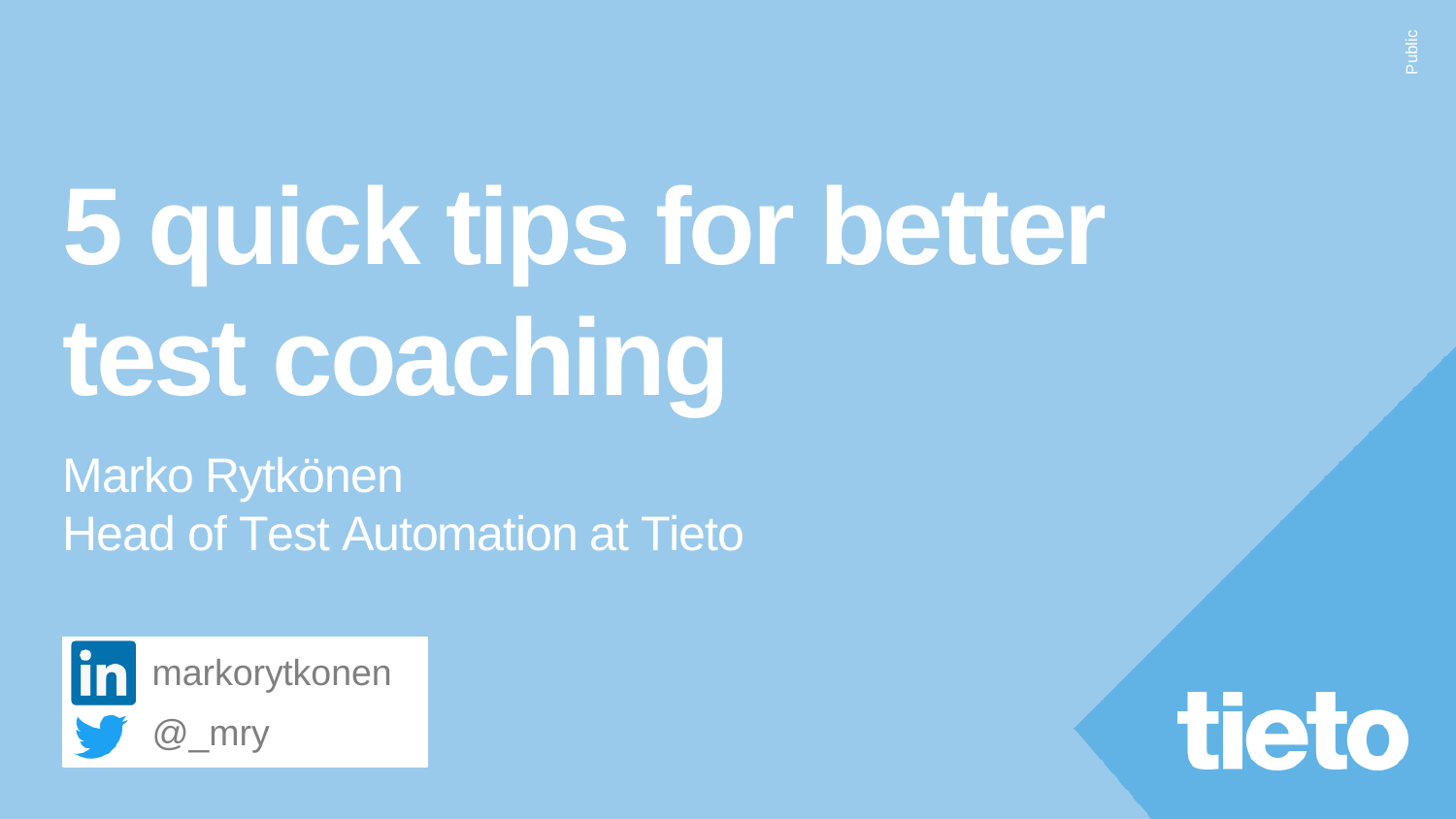## **Tieto (TietoEVRY)**

- 51 years old  $\rightarrow$  new? company
- Strong  $\rightarrow$  very strong presence in Nordics
- 15000  $\rightarrow$  24000 employees
- 1,6  $\rightarrow$  ~3 billion  $\epsilon$  revenue per year
- [www.tieto.com/careers](http://www.tieto.com/careers)









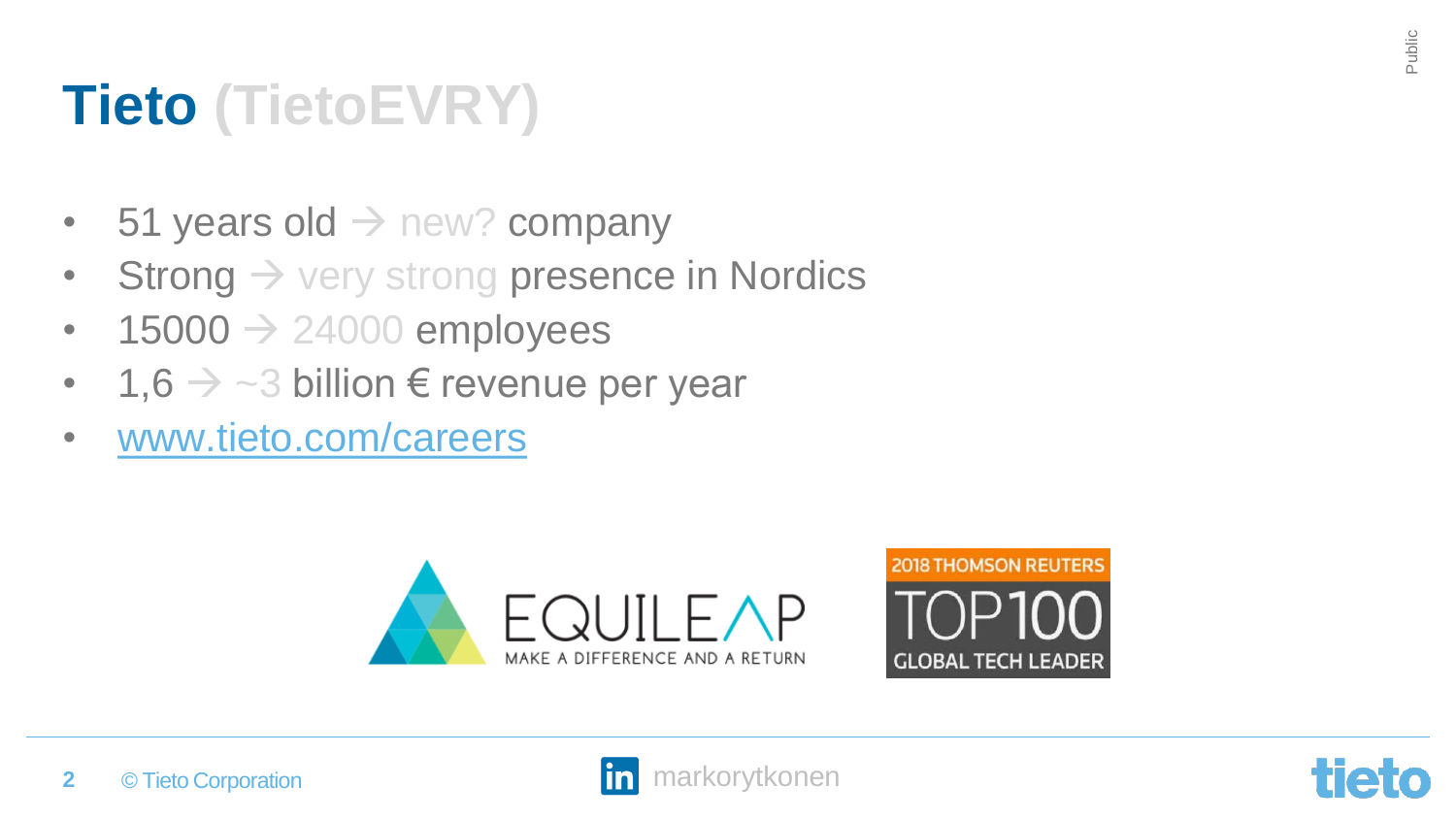#### **Background.**

- Who am 1?
	- Married, two daughters
	- Siilinjärvi. Maaninka. Kuopio. Helsinki. Espoo.
	- Ericsson (1994). Sonera. Nokia. Konecranes. Elisa. Tieto (2018).
	- Voluntary work: FiSTB + Testing Assembly
	- Family. Golf. Gym. Skiing. 70's-80's rock. Movies. Books. Travelling.
- "*Identity crisis*" few years ago: manager (external view) vs. coach (internal view)?
	- 100's of apps  $+$  10's of dev-teams  $+$  1 people in my team (= me)
	- Working mainly with NON-testers (other managers) + subcontracted testers



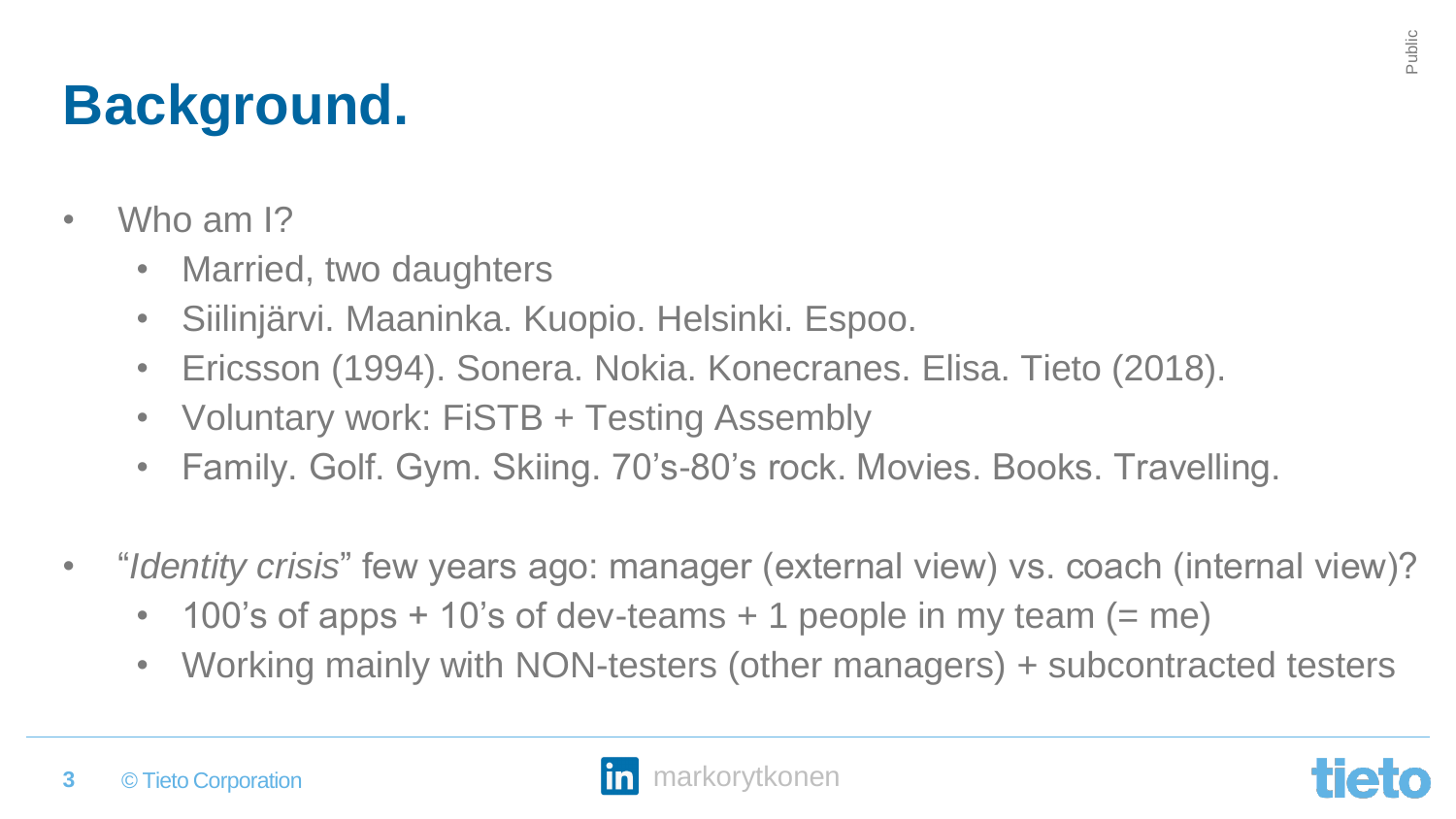## **What identity crisis?**

#### **TEST MANAGER**

- Change the way people TEST
- Testing skills (over soft skills)
- Fear + talk
- Expectation: Control

#### **TEST COACH**

- Change the way people THINK
- Soft skills (over testing skills)
- Empathy + listen
- Expectation: Support





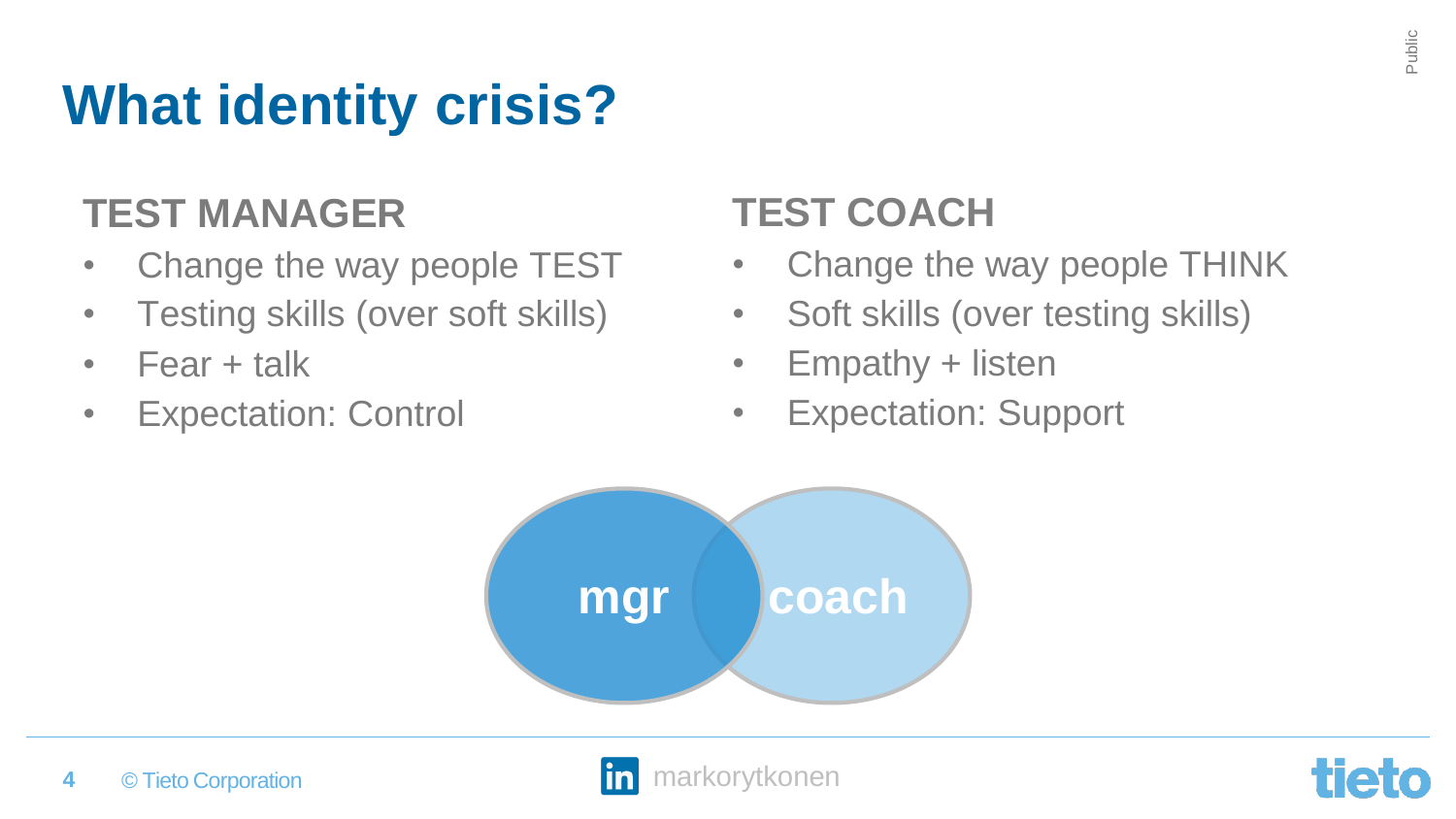#### **Change the way people THINK (about testing).**





**tieto** 

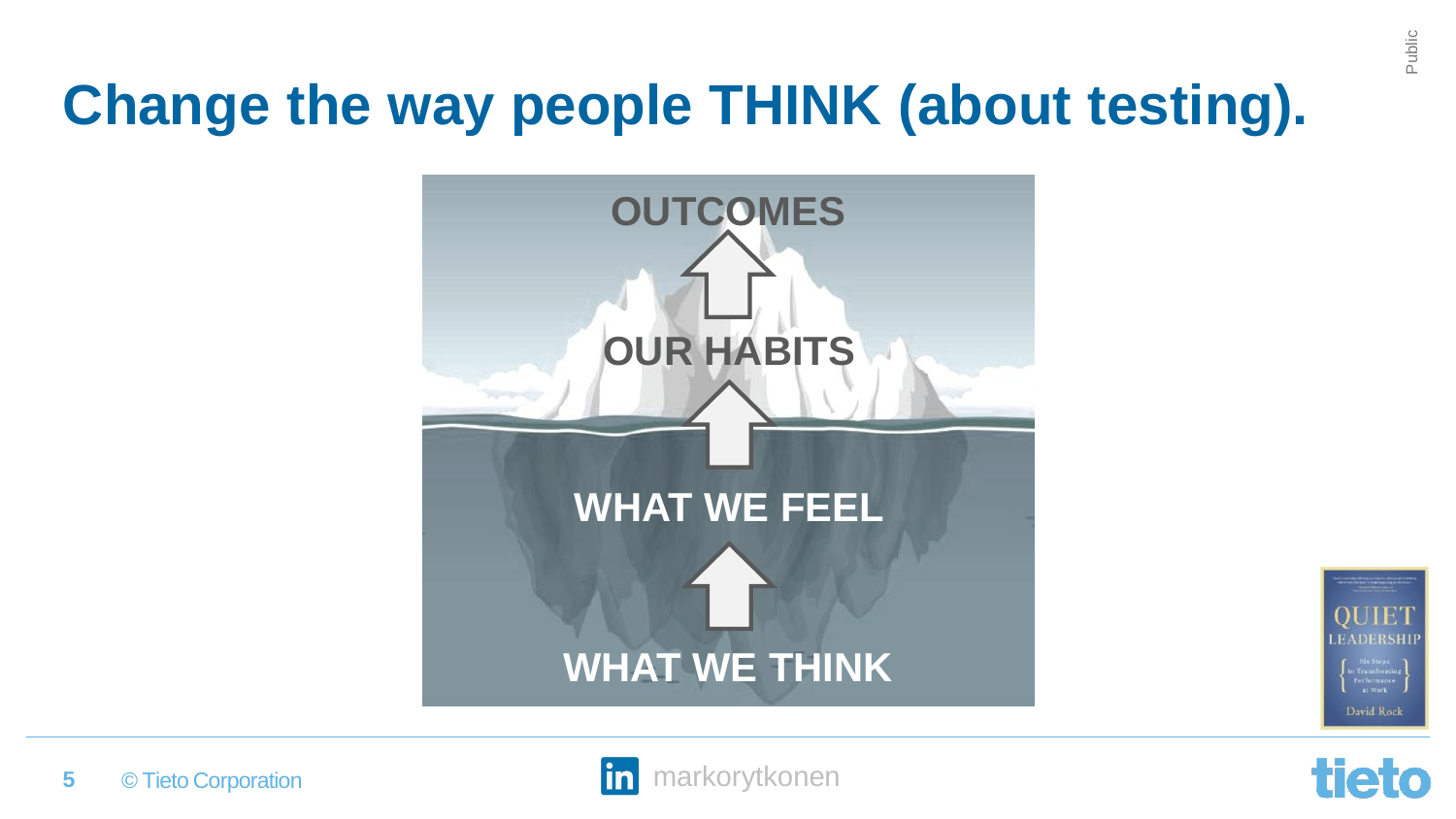## **1. Know yourself…**

- Health + attitude + self-esteem
- Never compromise your vision on how testing done well looks like







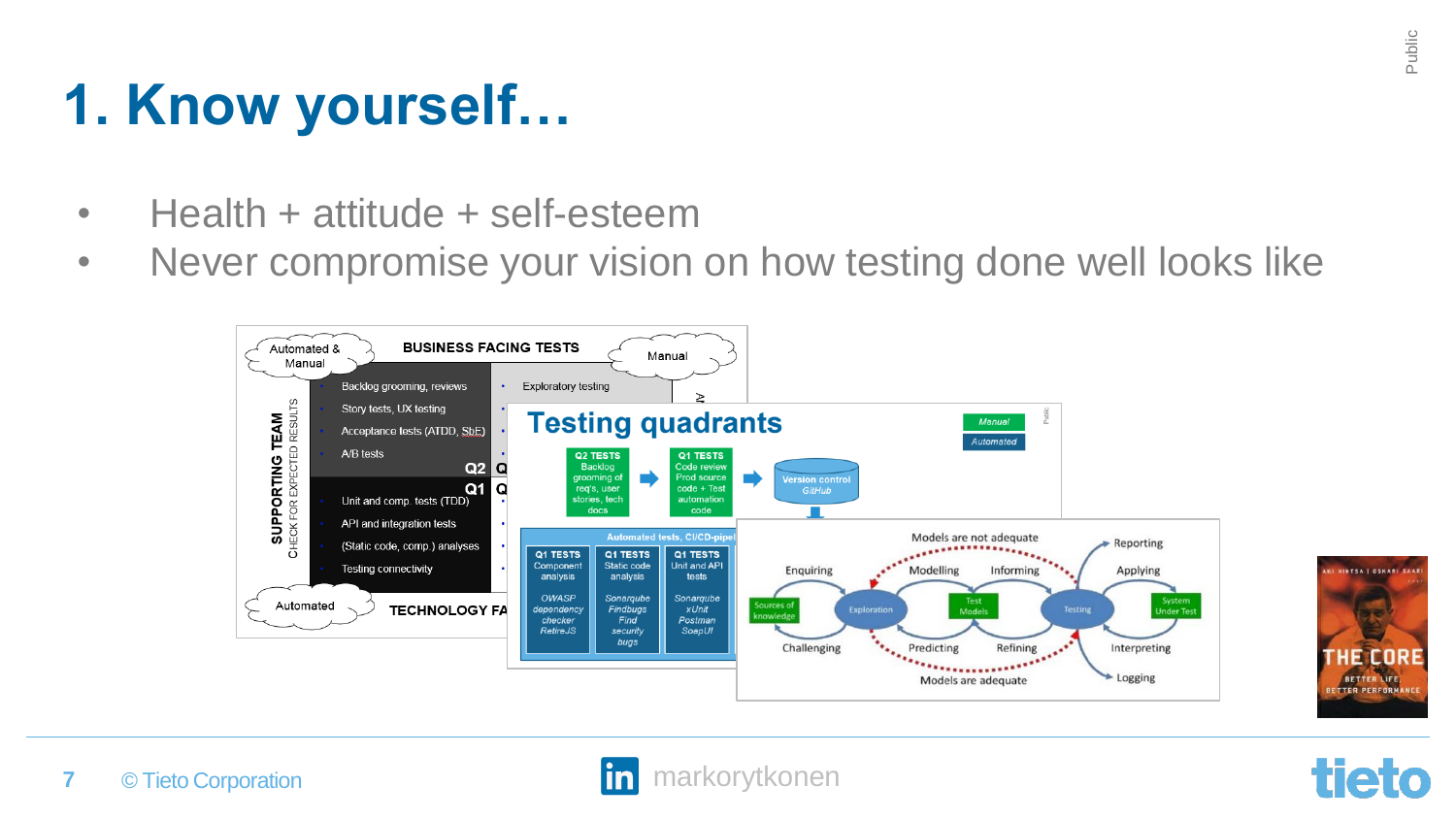#### 1. ... and let others know you too.



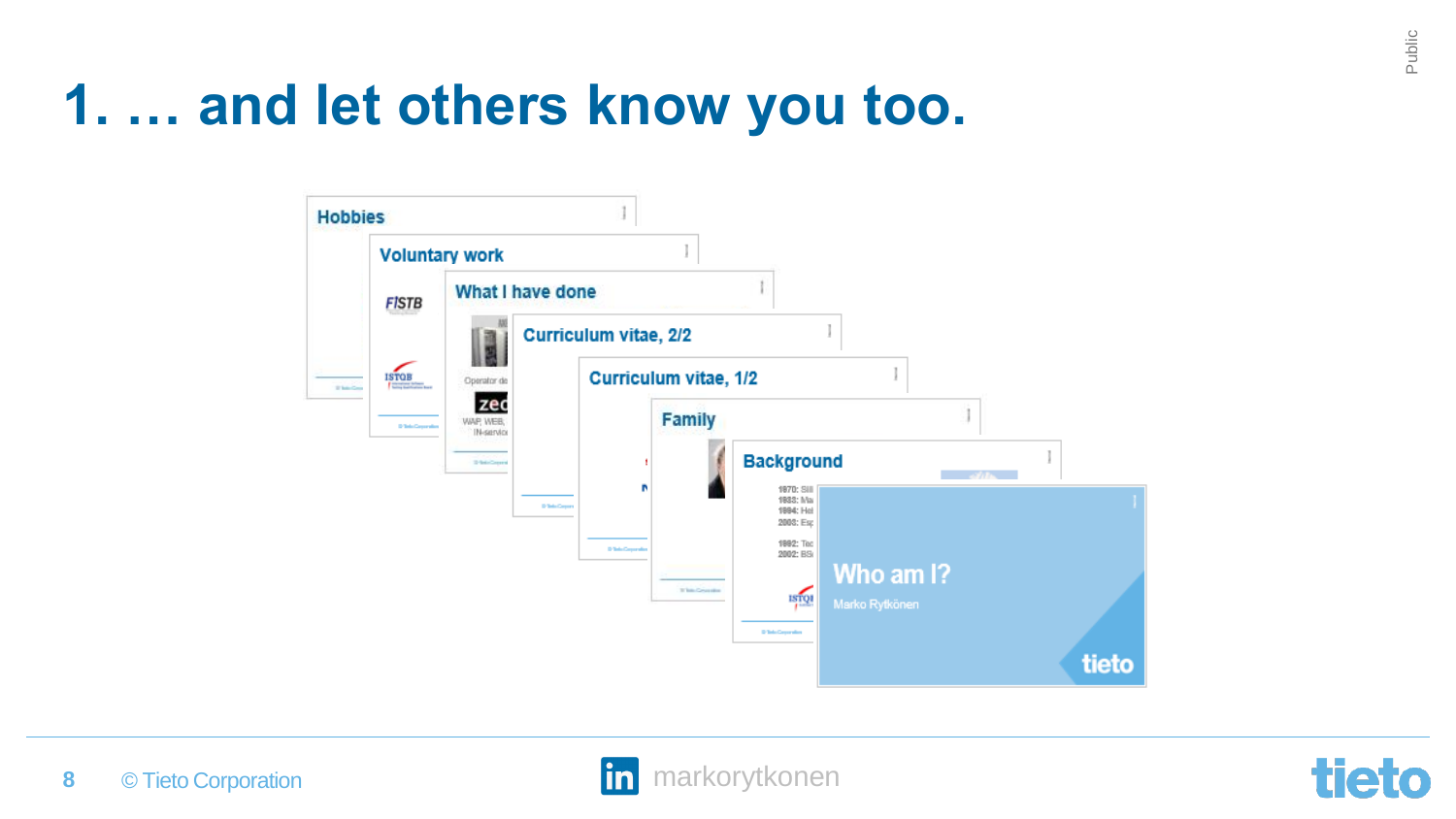#### 2. Get out of the box.





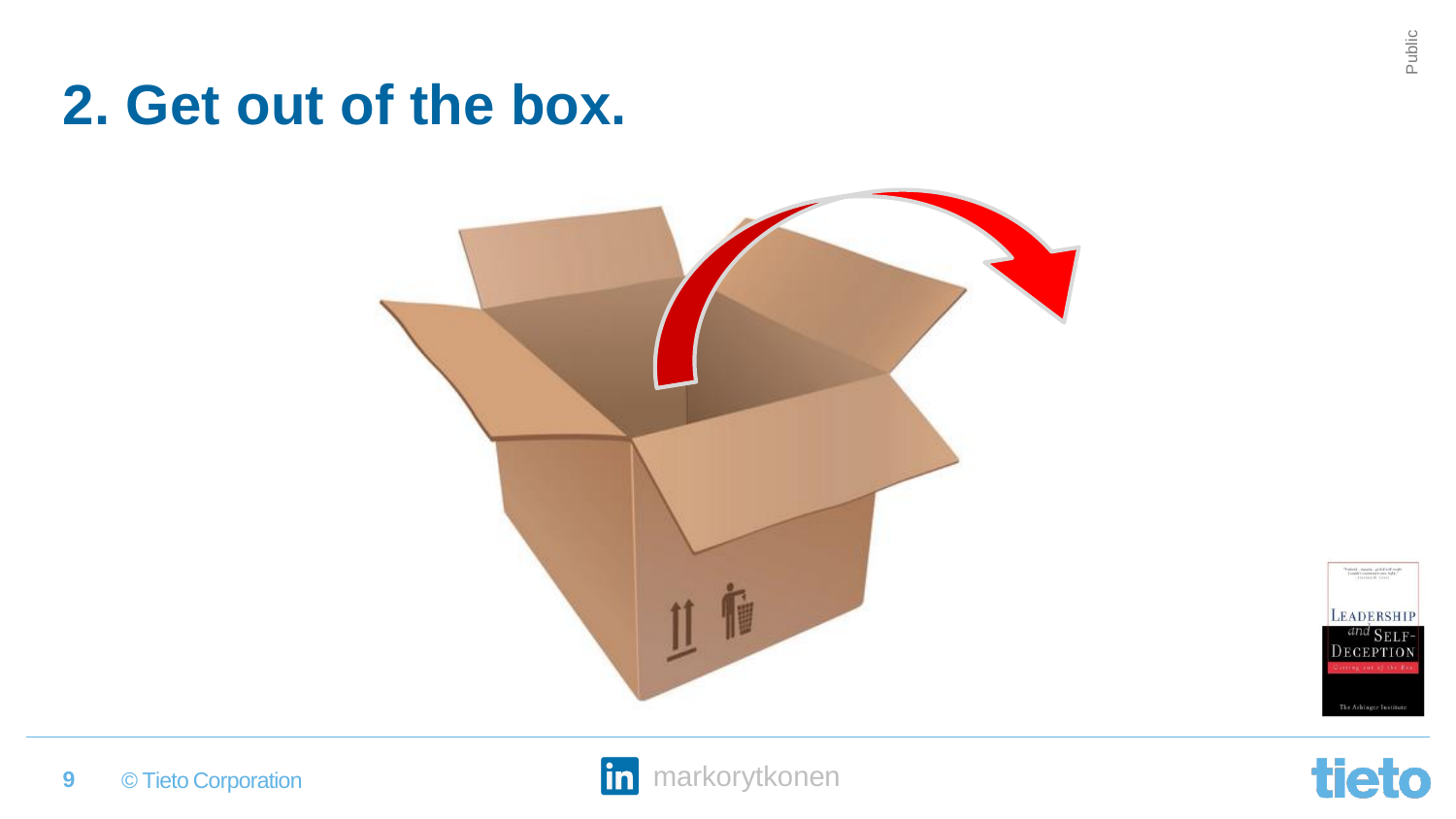#### **2. Get out of the box.**



*"I honestly believe that everyone has done the best they could, with the information they had (at that given time)."*



markorytkonen





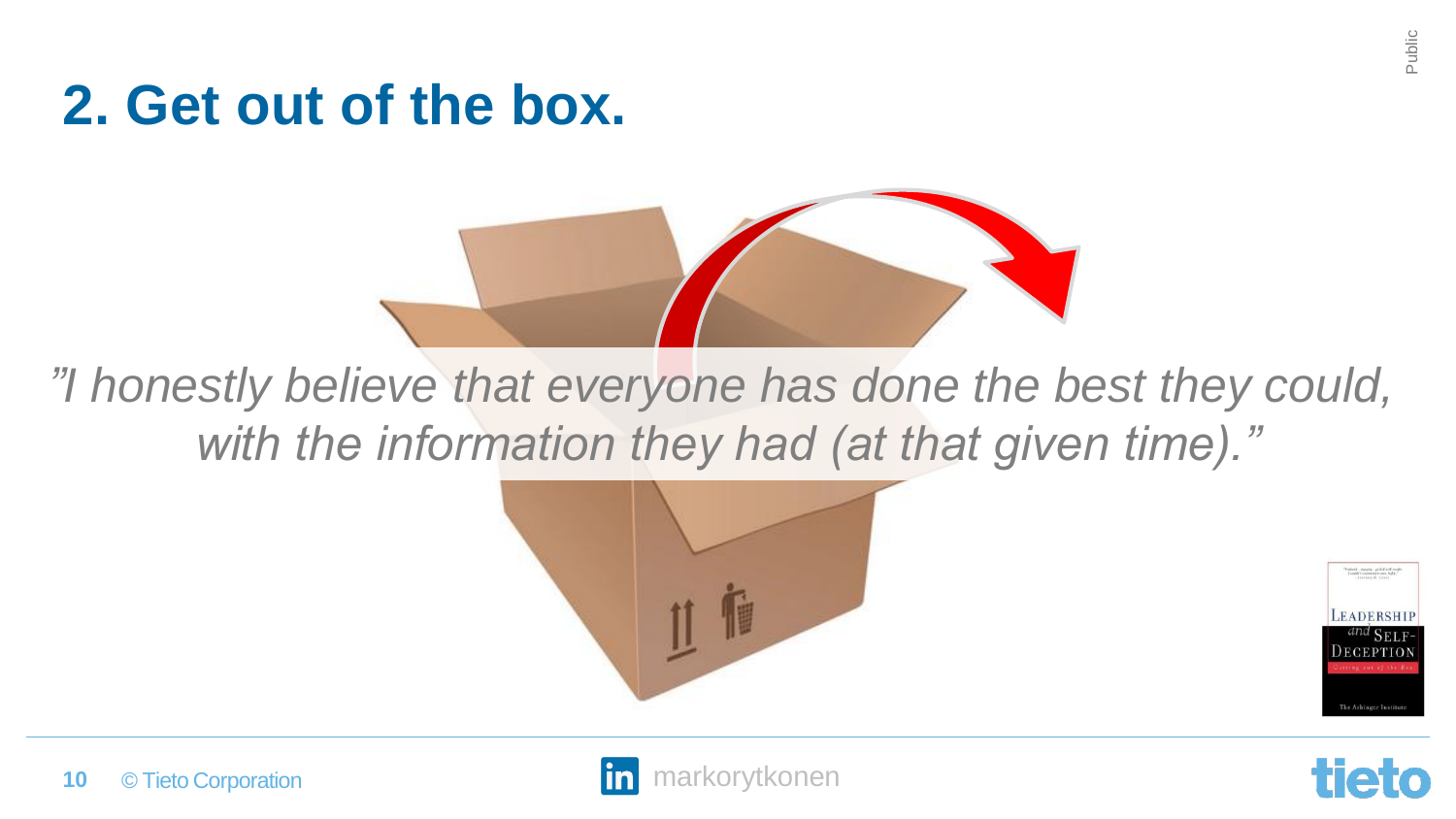## **3. Help things go right.**

(blah-blah) Manager



Deal with the things that are going wrong.





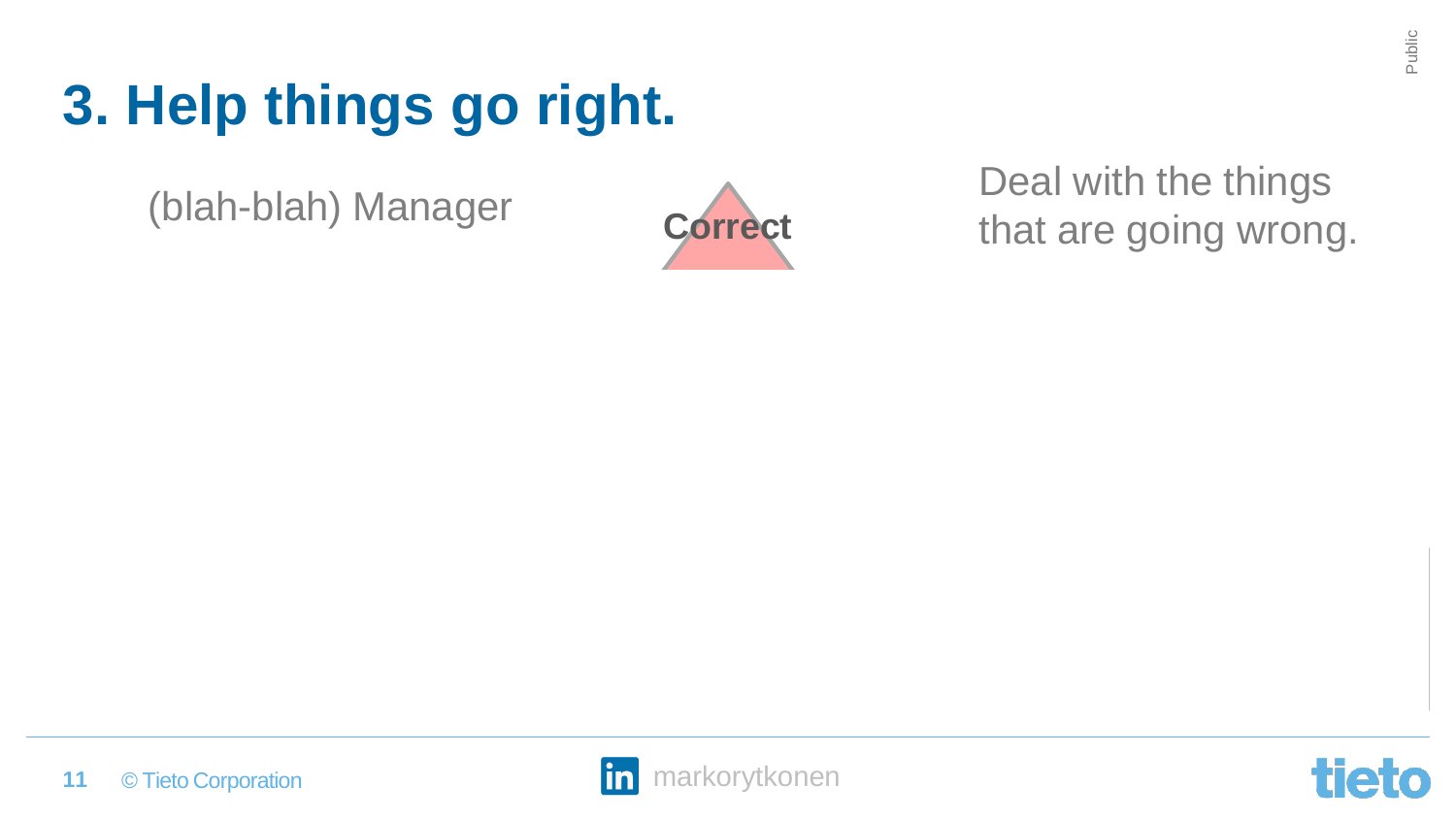tieto

## **3. Help things go right.**



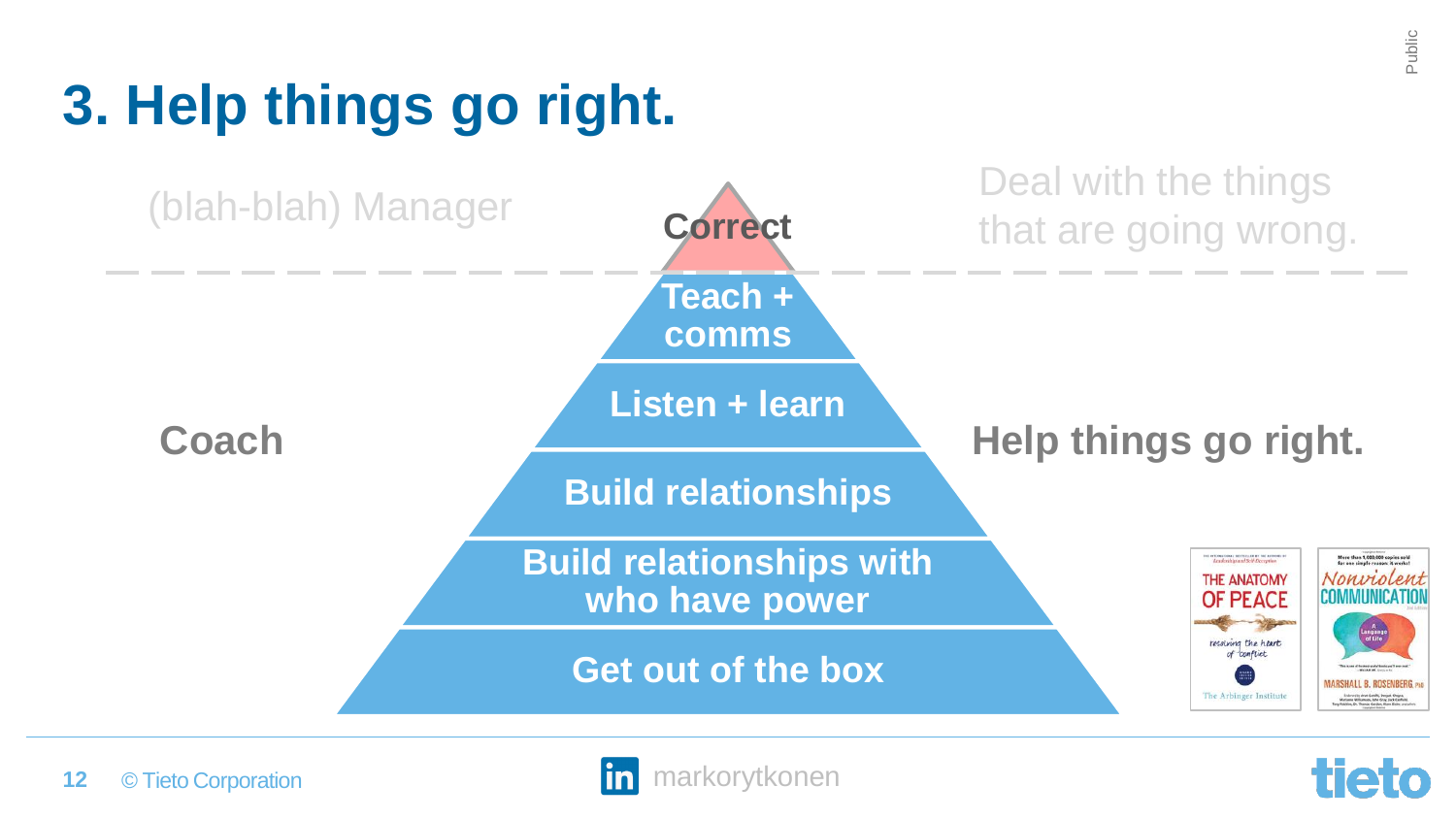#### **4. Let the people do the thinking…**

#### • **Open questions**

- *What observation led you to this conclusion?*
	- *By* Gerry Weinberg, Aleksis Tulonen
- *What will you do next?*
- *How can I help you…?*
- **Retrospectives**
	- <https://coachjarkko.com/2015/12/22/my-basic-retro-technique/>
	- Spotify retro kit
- **Exercises**
	- "Aha!" moments instead of "Oho!" moments



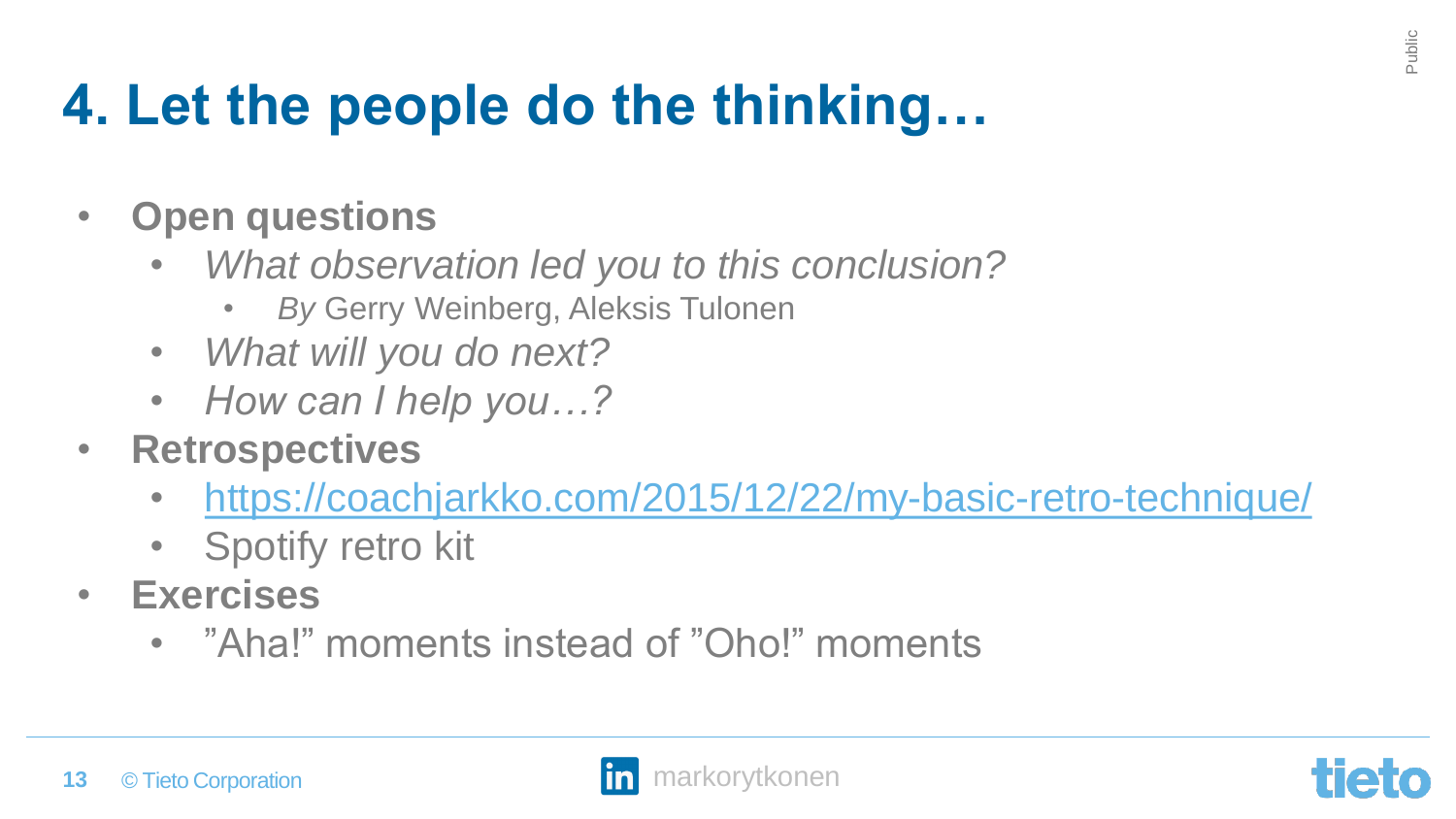#### 4. Let the people do the thinking...





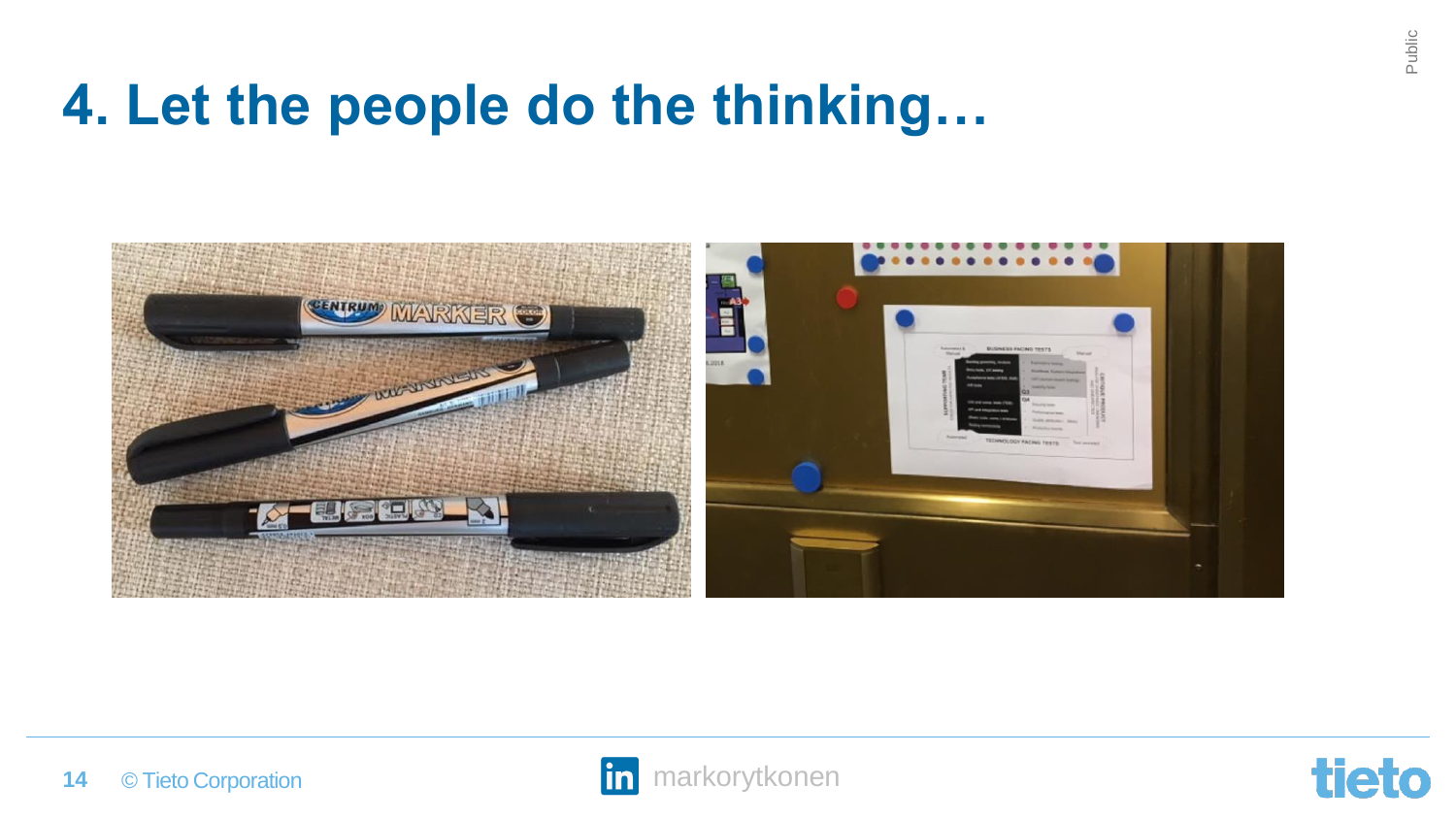#### 4. ... and let the people do the teaching too.





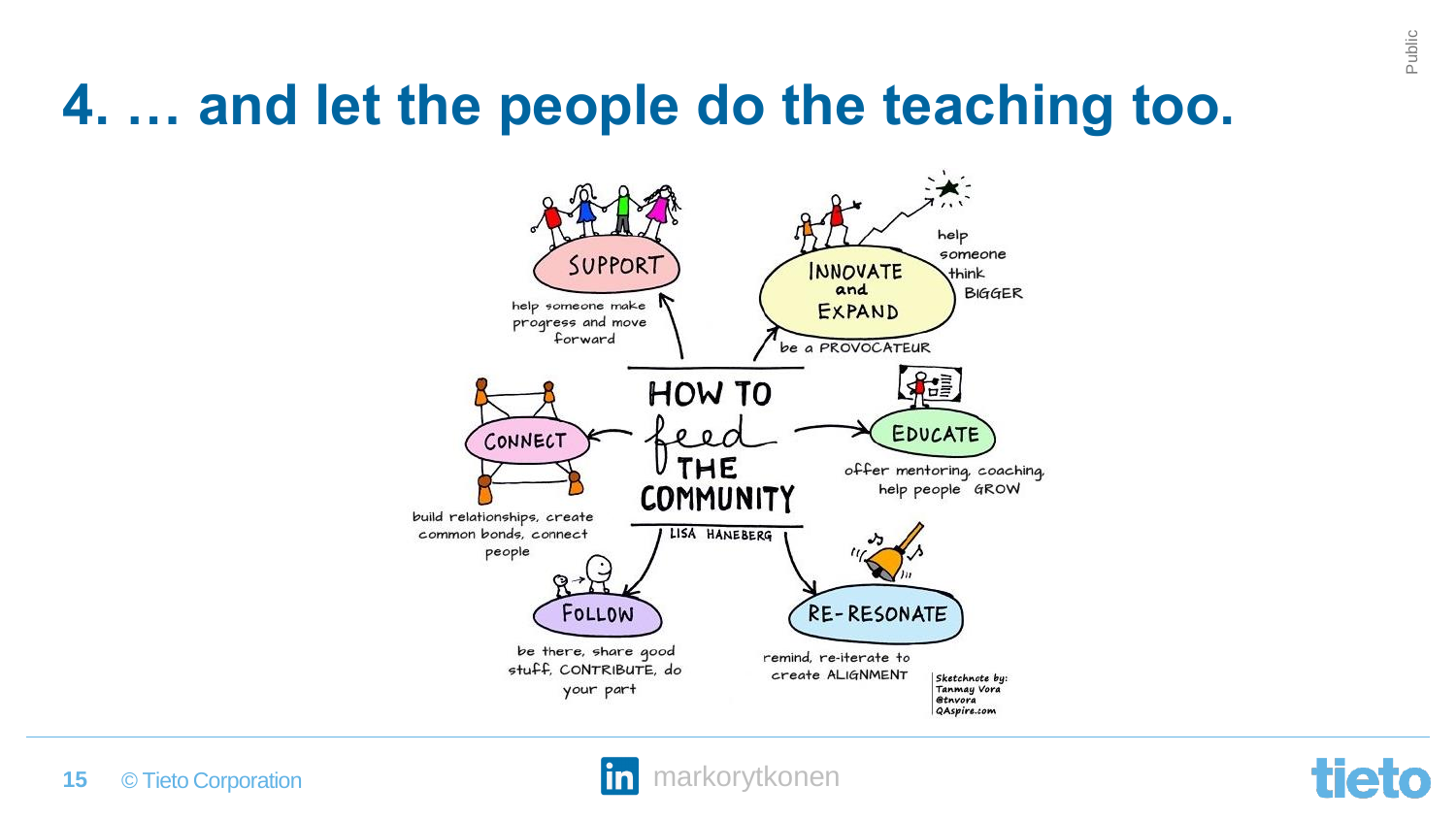#### **5. Understand different needs.**







COACHING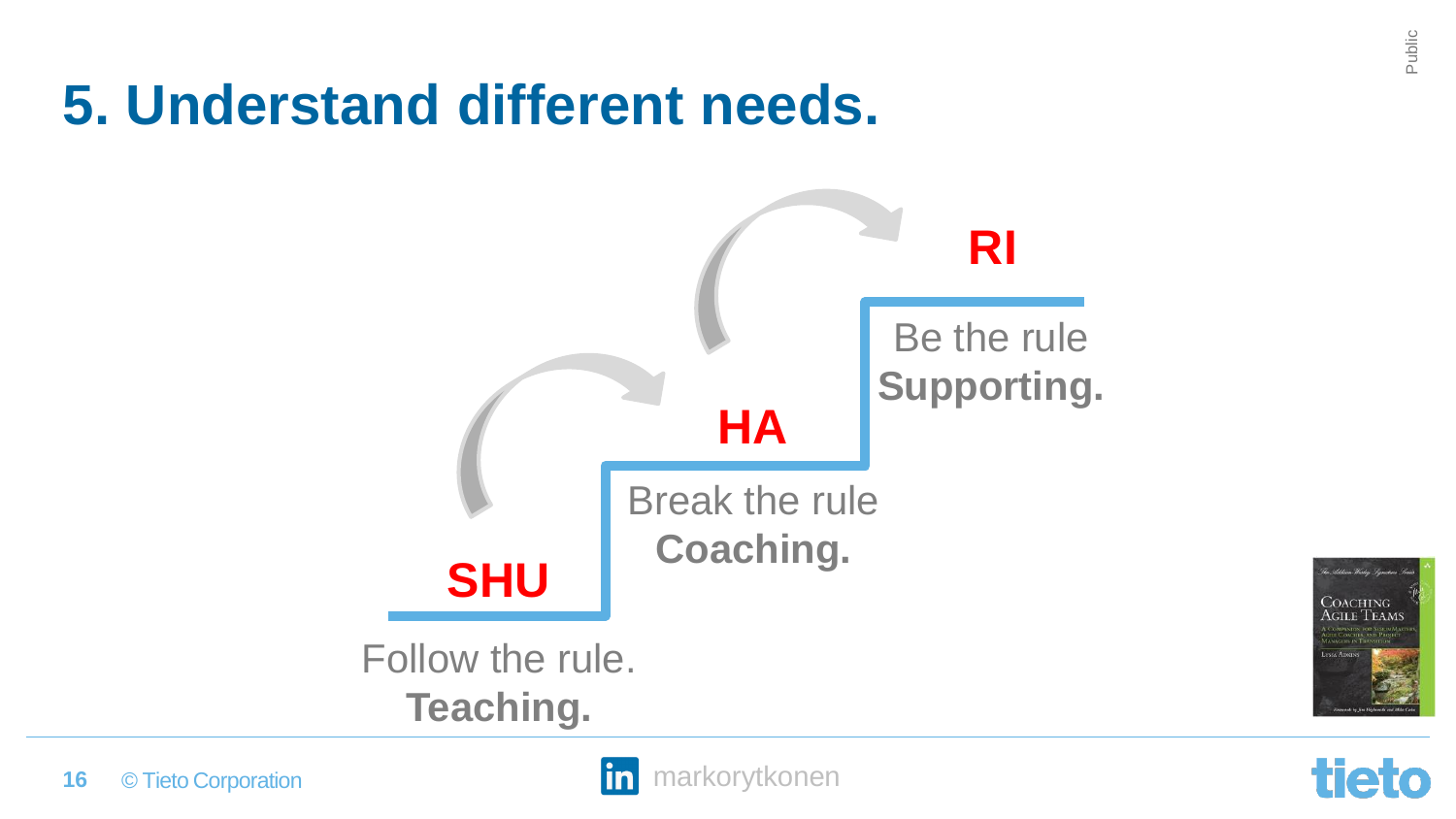#### **Thank you + learn more.**

#### **Change the way people THINK about testing**

- 1. Know yourself… and let others know you too.
- 2. Get out of the box.
- 3. Help things go right.
- 4. Let the people do the thinking… and teaching too.
- 5. Understand different needs.